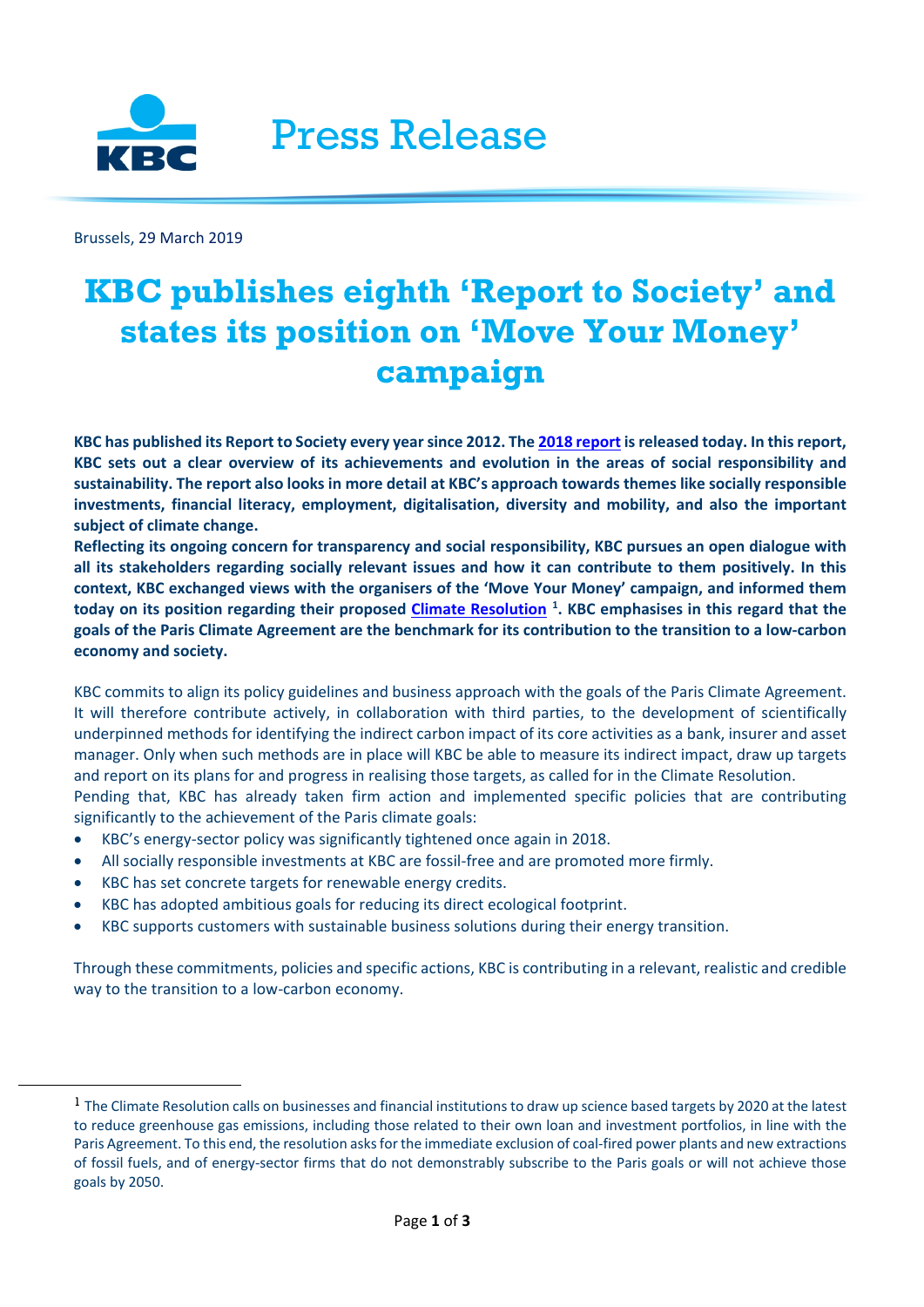**Johan Thijs, KBC Group CEO**, acknowledges the real challenge that climate change poses to the financial sector as well, but calls at the same time for a realistic approach: *'Climate change is indisputably a material element in the risk management of a financial company. And firm action to address climate change is necessary to safeguard the future of our society and to bring about sustainable economic development. Our responsibility as a financial institution is to support both our customers and society at large in that transition. But an appropriate and fair switch towards a sustainable, low-carbon economy and lifestyle also requires us to take account of the social and economic reality. Calls for concrete targets on reducing the indirect carbon impact of our loan and investment portfolios are undoubtedly legitimate, but they can only be responded to credibly and with integrity if they are underpinned by scientifically sound methods. For that reason, KBC continues to support a constructive dialogue with all stakeholders, so we can work together in an atmosphere of openness to achieve a sustainable society in the spirit of the Paris Climate Agreement'.*

## **Supplement**

### **Overview of KBC's most important policies and concrete initiatives in the area of climate change**

## • KBC policies

KBC tightened its policy guidelines in 2018 for loans and insurance for the energy sector, while also extending the policy to all the capital-market advice it provides to its customers:

- *Coal and unconventional oil and gas:* 
	- A specific policy towards energy sources with the greatest negative impact on the environment:
		- $\circ$  Exclusion of unconventional oil and gas, including shale oil, shale gas and tar sand.
		- o Exclusion of all new coal-related activities, including mining and coal-fired power generation.
		- o Phasing out of all existing coal exposure to zero by 2023. This exposure has already been reduced from 252 million euros in 2016 to 34 million euros in 2018.
		- o In consultation with local environmental organisations, the funding of coal-fired central district-heating systems in the Czech Republic will be limited solely to ecological improvements and phased out entirely by 2035.
		- o Reduction in the coal-fired power-generating capacity of integrated energy companies to a maximum of 25% of the total capacity by 2023.
- *Oil and gas:*
	- o Exclusion of new oil-fired power generation, including upgrades.
	- o Exclusion of specialist companies active in the extraction and development of new oil and gas fields.
- Stronger focus on sustainable investment, enabling customers to choose fossil-free investment and savings products:
	- All KBC's SRI funds have been fossil-free since the end of 2017.
	- Development of new, sustainable investment solutions for different customer profiles, including the launch of an innovative, socially responsible pension savings product.
	- Sustainable investments rose from 2.5 billion euros in 2015 to 9 billion euros in 2018, with approximately 40% of new production in SRI funds.
	- Since energy companies do not currently report science based targets to reduce the impact of fossil fuels, KBC is not yet able to exclude all these businesses from the conventional investments.
- Renewable energy loans:
	- By 2030 at least 50% of KBC's total energy loan portfolio should go to renewable energy.
	- By 2018, 44% of KBC's overall energy loan portfolio was already granted to renewable energy projects.
- KBC's direct ecological footprint:
	- KBC has tightened its targets for reducing its direct ecological footprint and now aims to achieve a reduction of 25% by 2020 and 50% by 2030.
	- Its direct greenhouse gas impact had already been reduced by 38% between 2015 and 2018.